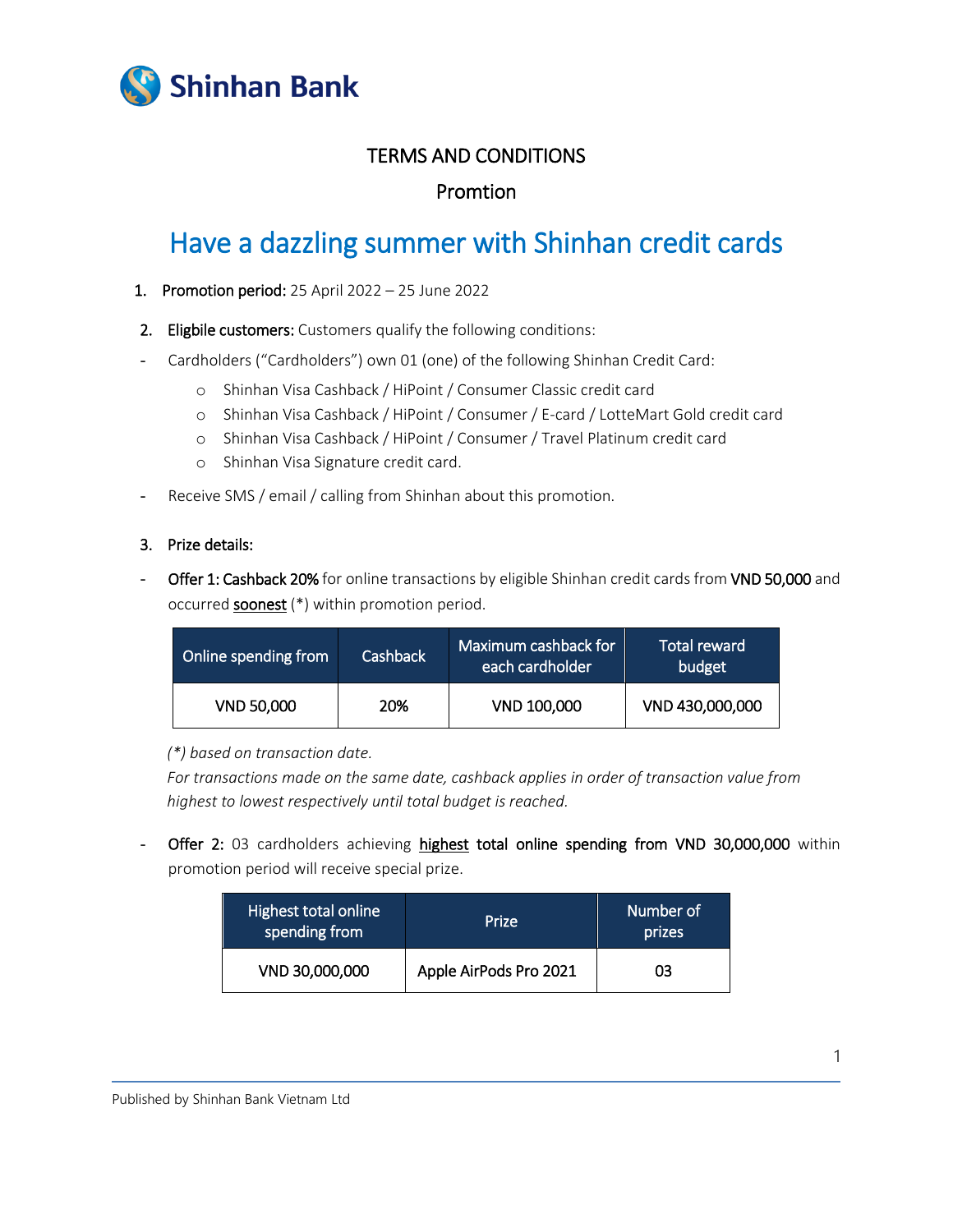

## 4. Timeline and reward:

|                                  | Period                                               |  |
|----------------------------------|------------------------------------------------------|--|
| Spending period                  | 25 April 2022 - 25 June 2022                         |  |
| <b>Transaction acquired date</b> | No later than 04 July 2022                           |  |
|                                  | No later than 15 August 2022                         |  |
| Reward period                    | SMS reward will be sent to Qualified<br>cardholders. |  |

#### 5. Qualified cardholders/transactions:

- 5.1 Qualified transactions include all domestic and international online spending of Shinhan Visa Credit Card mentioned in Clause (2) occurred during spending period and must be recorded in Shinhan's system no later than 04 July 2022.
- 5.2 Transactions completed during spending period but not recorded on Shinhan's system by the due date will not be eligible irrespective of whether or not Cardholders receive the SMS notification about the transaction completion.
- 5.3 Transactions made by Supplementary Cardholders will be counted under the Primary Cardholders, promotion only applies for Primary Cardholders.
- 5.4 Transactions which are Cash Withdrawal, Cash Advance or Flexi Cash and any other fees however called, including but not limited to, the transaction processing fee, annual fees, cash advance fees, interest, credit card payment, debit adjustment, late fees or any foreign exchange trading, currencies trading and financial trading transactions are excluded from the calculation of the total spending.
- 5.5 Eligible Cardholders can be disqualified from the promotion in the event that their Shinhan Credit Card becomes delinquent, fraud, over limit, cancelled or terminated within the promotion period and reward period.
- 5.6 Each cardholder receives only 01 highest prize during promotion.

## 6. Other terms and conditions:

- 6.1 This promotion is not applied for Shinhan Bank Vietnam staff.
- 6.2 In case of any questions or disputes, Cardholders must contact Hotline 19001577 no later than 15 September 2022. After this deadline, Shinhan is not responsible to solve any disputes.
- 6.3 Shinhan is not responsible for non-delivery of the notification SMS in case that the Cardholder's email/mobile phone number registration with Shinhan is incorrect or not updated.
- 6.4 To the fullest extent permitted by laws, Shinhan reserves the right to determine which transaction is eligible.